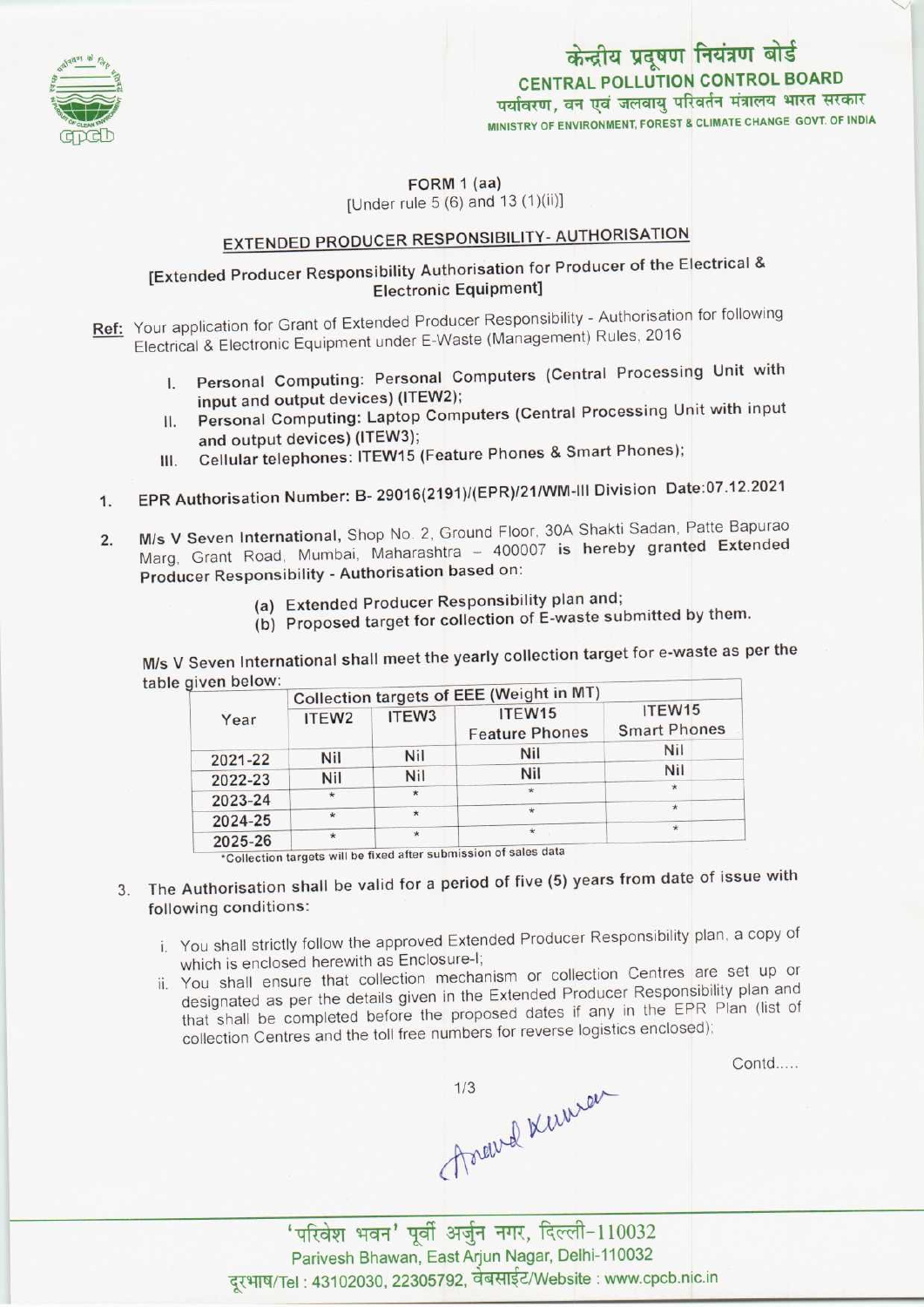

#### From pre page..,

- iii. You shall ensure that all the collected e-waste is channelized to your dismantler/recycler Greenzon recycling Pvt. Ltd. R-30, UPSIDC, Industrial Area, Sikandrabad, U.P. - 203205 and records shall be maintained at dismantler/ recycler and your end;
- iv. You shall maintain records, in Form-2 of these Rules, of e-waste and make such records available for scrutiny by Central Pollution Control Board;
- v. You shall file annual returns in Form-3 to the Central Pollution Control Board on or before 30th day of June following the financial year to which that returns relates.

### vi. General Terms & Conditions of the Authorisation:

- a.The authorisation shall comply with provisions of the Environment (Protection) Act, 1986 and the E-waste (Management) Rules,2016 made there under;
- b.The authorisation or its renewal shall be produced for inspection at the request of an officer authorised by the Central Pollution Control Board;
- c.Any change in the approved Extended Producer Responsibility plan should be informed to Central Pollution Control Board within 15 days on which decision shall be communicated by Central Pollution Control Board within sixty days;
- d. It is the duty of the authorised person to take prior permission of the Central Pollution Control Board to close down any collection centre/points or any other facility which are part of the EPR plan;
- e.An application for the renewal of authorisation shall be made as laid down in subrule (vi) of rule of 13(1) the E-Waste (Management) Rules, 2016;
- f.The Board reserves right to cancel/amend/revoke the authorisation at any time as per the policy of the Board or Government.

#### vii. Additional Conditions: -

- a) That the applicant will submit annual sales data along with annual returns;
- b) That the applicant has to ensure that the addresses of collection points provided by them in their EPR Plan are correct and traceable and the collection points/centres are functional;
- c) That the applicant will submit revised application for grant of EPR Authorisation in case of applicant adding/changing PRO or changing its EPR Plan;

Contd...

 $2/3$ 

Assaud Kurner